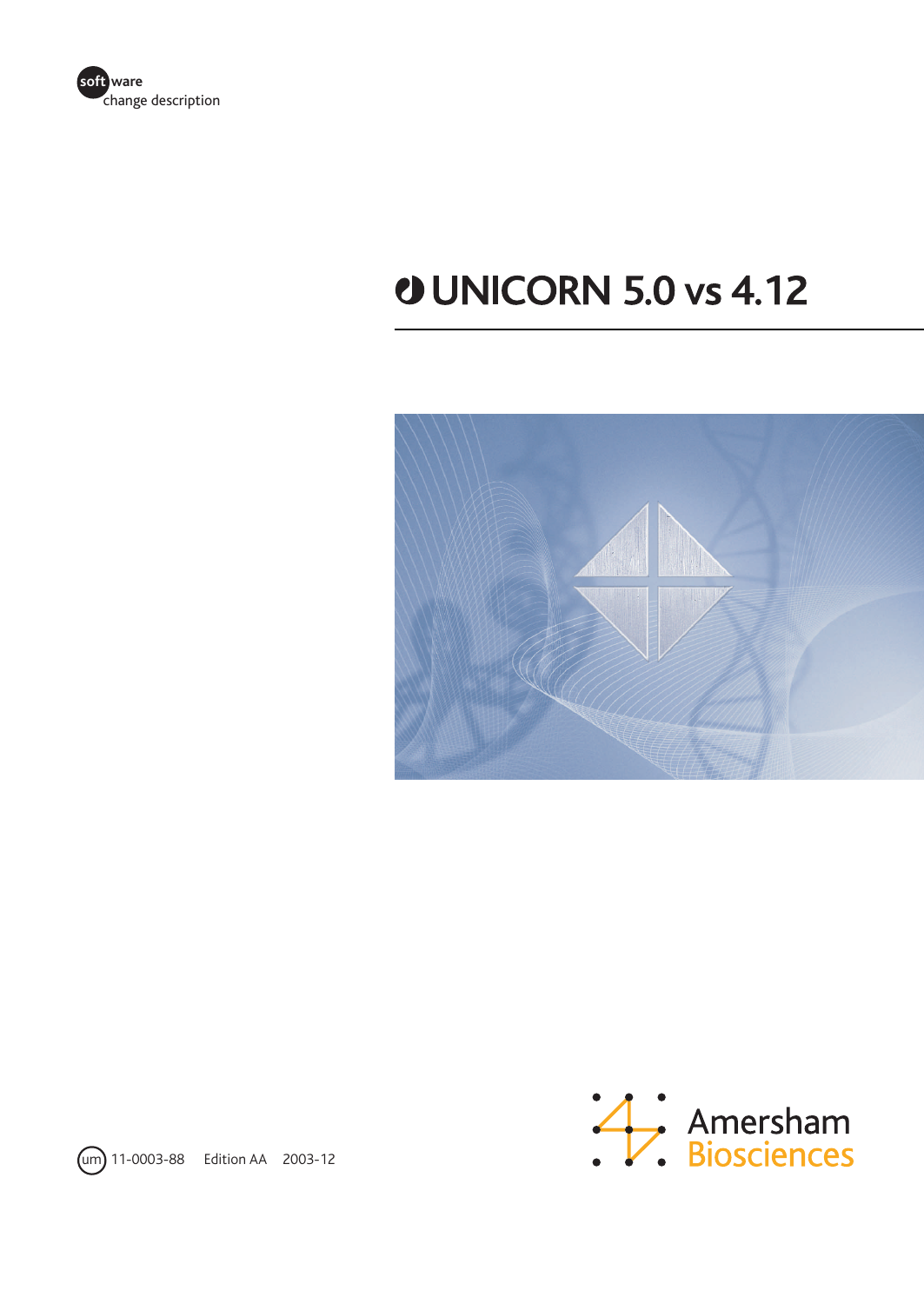### **Introduction**

**This document describes the implemented changes and improvements in UNICORNTM 5.0 compared to version 4.12.**

### **Installation options**

- UNICORN now supports Windows® 2000 and XP. Windows NT® 4 is no longer supported.
- The installation program has been enhanced with an new integrity check to verify the installation.
- The installation program features a selection of either standard UNICORN or UNICORN for ÄKTAxpress™. ÄKTAxpress may be installed with a standard System Control layout or the new System Control for ÄKTAxpress.

#### **User information**

• A license information dialog box is shown when the software is started.

### **User interface**

- The UNICORN Manager replaces the old Main Menu module.
- A restricted UNICORN Manager is available for users with restricted access to the software functions.
- Only the modules that the user has access to are displayed.
- A new File Navigator for easy location of result files and chromatograms is available in the Evaluation module.
- Improved routines for handling login and signature passwords.
- A new Options dialog box features convenient software and user settings.
- The Options dialog box contains a selection to include or not include curve data before the injection point in the chromatograms, i.e. negative retention.
- The file types and folders that are displayed in the UNICORN file list are increased and now also include the UNICORN root folder.
- The ten latest search criteria are saved in the Find Files dialog box.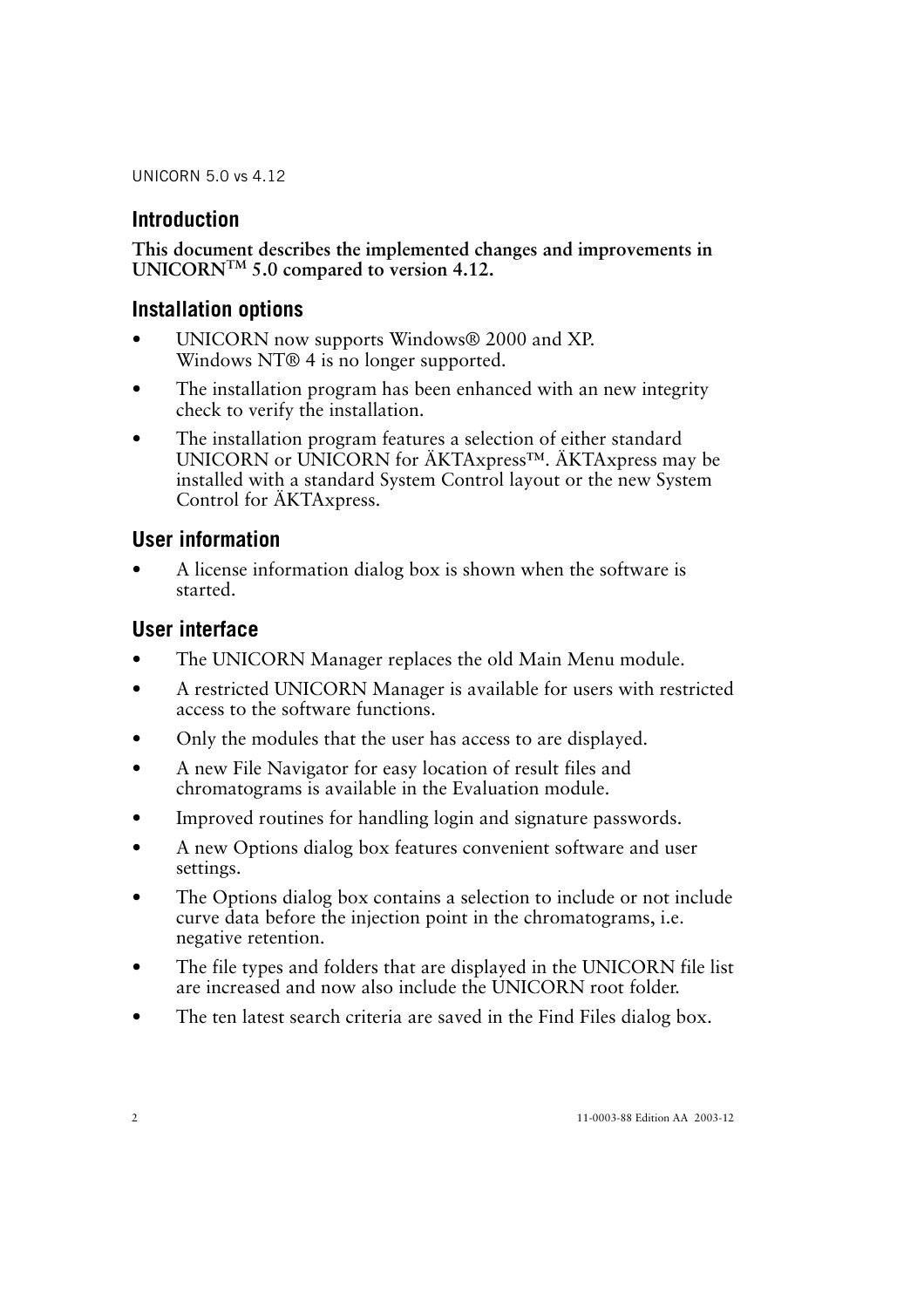# **System administration/user settings**

- Automated Logoff after inactive periods can be set by the system administrator. If MethodQueues or Scouting series are in progress automated logoff will not be performed.
- Socket settings are available in the system setup.
- UNICORN can be setup to run in Single Application Mode on a specific desktop with no access to other functions.
- Individual user access rights can be defined for creation and renaming of curves.
- The Backup and Restore functions now also include backup of personal files and system setup.
- The right to restore global files is restricted to users with access rights to edit global lists.

#### **Audit trails**

- A checksum test protects the Audit trails from tampering.
- The following items are now also logged:
	- Changes in global columns
	- Changes in personal columns
	- Changes in global recipes
	- Changes in personal recipes
	- Changes in report formats
	- Changes in evaluation protocols
	- Backup
	- Restoration

#### **Operational features**

#### **Variables**

- Variable values can be used as result names, e.g. SampleID can be used as a scouting variable and each result file can use SampleID as result name.
- The Find command in the UNICORN Manager can be used to search for specified method variables.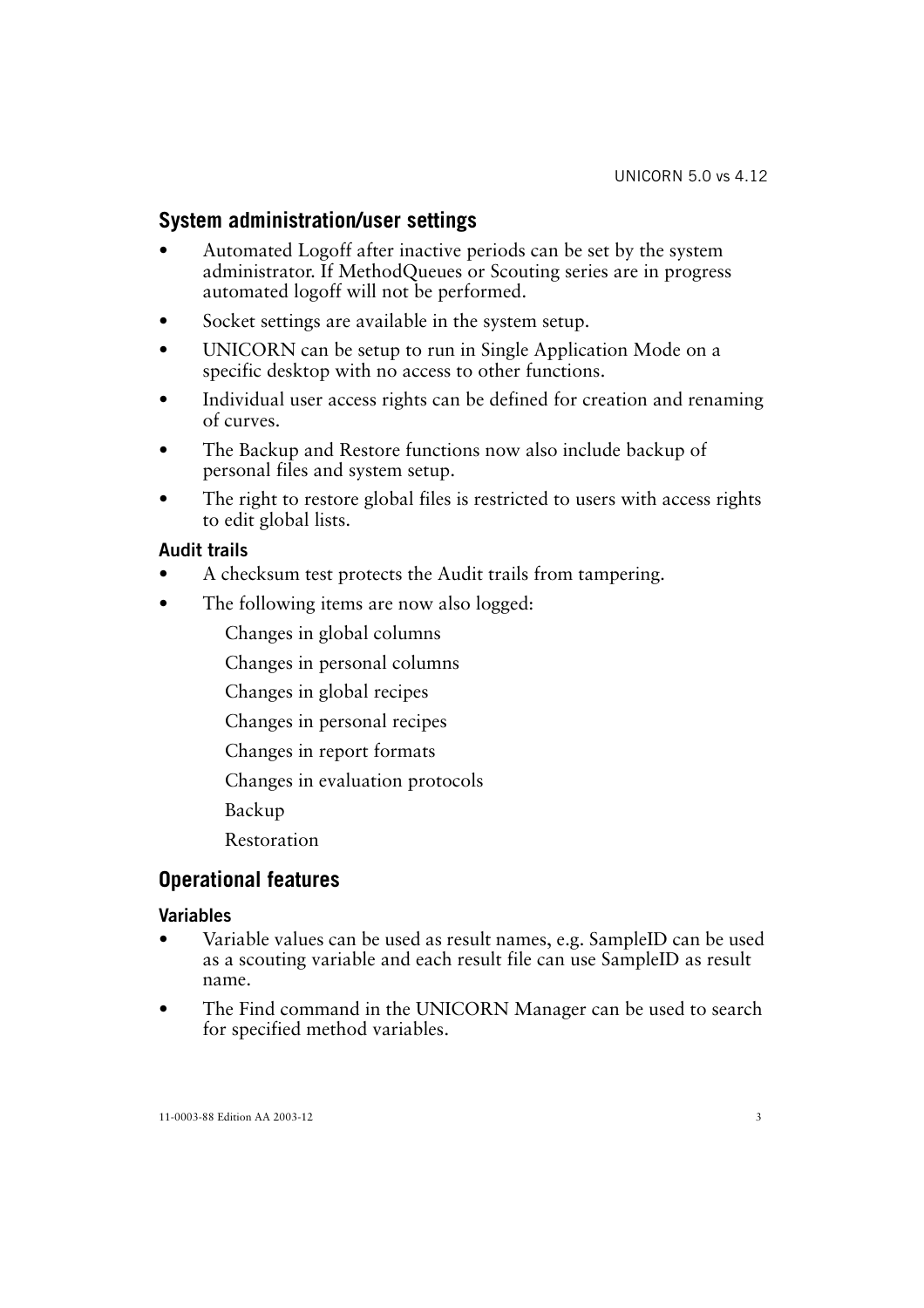#### **Messages**

The Flow warning can be disabled using the new instruction Flow Warning, e.g. when creating advanced methods and templates.

#### **Manual instructions**

• An option to select parameter fields to be updated continuously while manual instructions are edited is added to the dialog box.

#### **Scouting**

Scouting series can now be defined using float values for variables.

#### **File handling**

- File security has been improved.
- Performance in networks has been improved.
- Results and methods can no longer be edited in other programs. An integrity check has been added in accordance with CFR 21 part 11.

#### **Column list**

- Advanced parameters have been added to the column list. More system and column specific default variables and values are available. These parameters are used by the Method Wizard only.
- New columns have been added, including HisTrap™ HP, GSTrap™ HP and three new 2X columns mainly for use with the new ÄKTAxpress systems.
- Column files can be exported in Microsoft® Excel format.
- Column files can be imported and exported in Column file format.
- The column list can be filtered to show either global or personal columns.

# **Evaluation**

- Original curves are underlined to distinguish the original data from edited curves.
- An option to hide global data in the peak table data has been added.
- Conductivity at peak start, peak max and peak end has been added to the peak tables.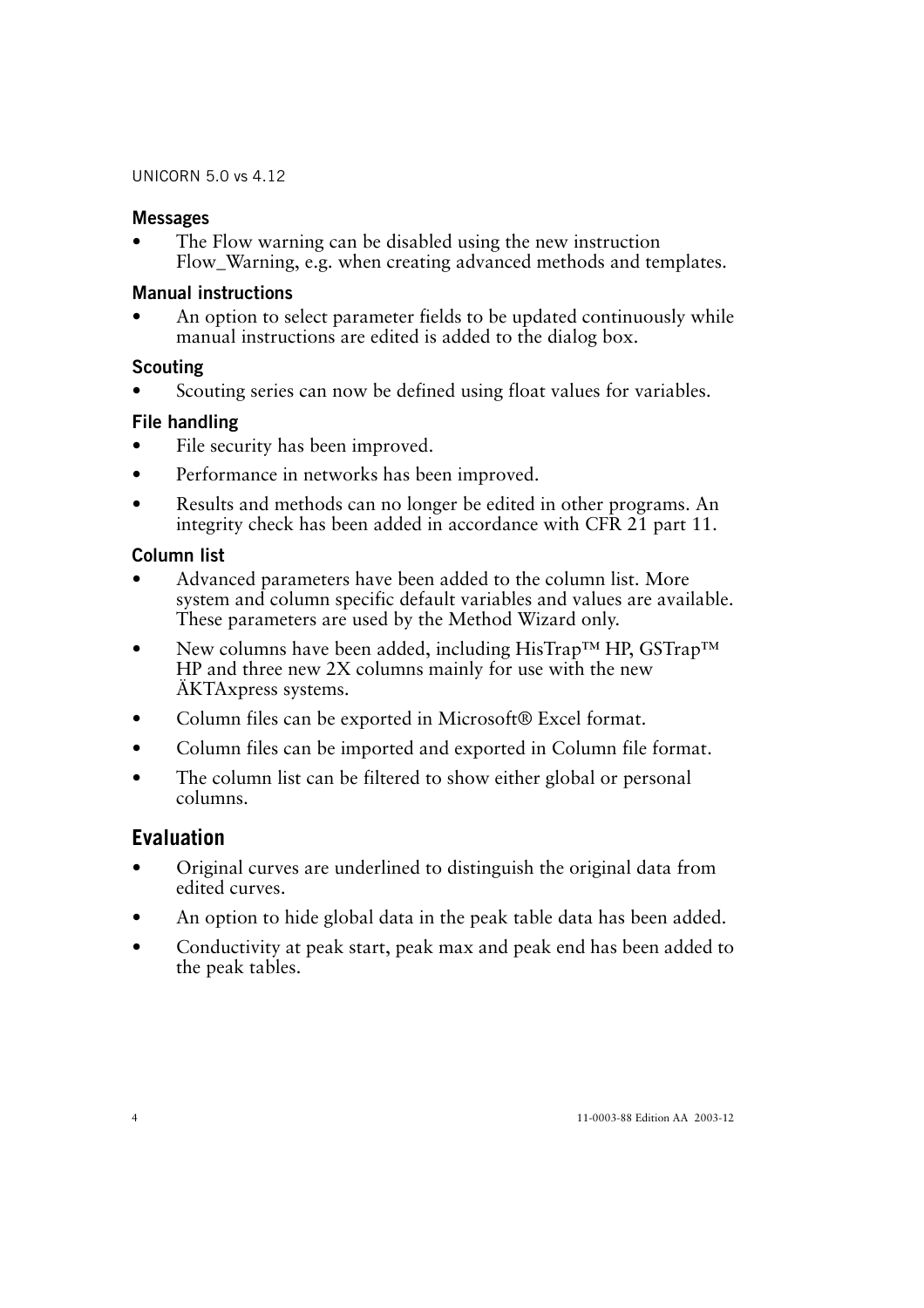The pool fractions function has been improved:

The fractions are pooled graphically and the data are presented in a pool table.

Automatic calculation of concentration and amount based on an extinction coefficient is included in the pool table.

Automatic calculation of target volume based on extinction coefficient and target concentration is included in the pool table.

A pooling protocol can be created and printed for reference when the fractions are pooled.

The procedure to create pool fractions curves has been improved.

The pool table can be included in reports.

• A new File Navigator has been added to the Evaluation module:

Recent runs are listed in a Recent Runs tab.

Only files available to the user are listed in the Files tab.

A convenient search function for result files is included as a separate Find tab.

The ten latest search definitions are saved and available in the Find tab.

The wildcard character "\*" can be used to create default file names for exported result files from evaluation procedures. A number of file formats including XLS are supported.

# **OLIGO**

- Settings for Sequence message, Sequence check and Sequence copy and paste are now available in the new Options dialog box in the UNICORN Manager.
- An optional automated DEA (Diethylamin) treatment step can be selected to improve the yield of oligonucleotide product.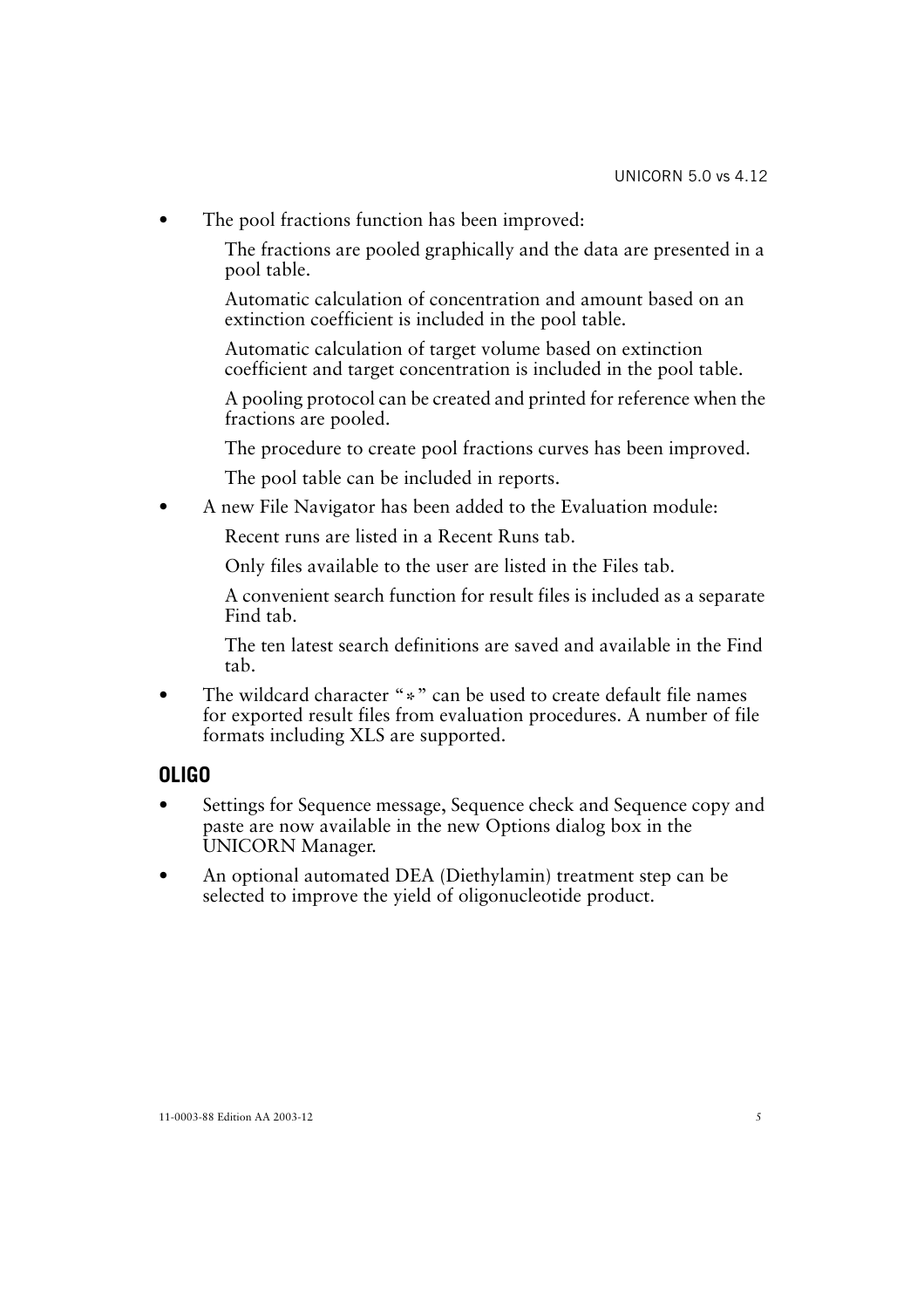# **ÄKTAxpress**

ÄKTAxpress offers effective and reliable multi-step protein purification on up to 12 parallel systems. A number of new functions have been implemented in UNICORN 5.0 to provide a user-friendly interface for ÄKTAxpress.

- A new re-designed Method Wizard with a vast selection of options. The Method Wizard is used both to create method plans and to execute runs in the new System Control module.
- The Method Wizard creates method plans that may include a number of different multi-step protocols.
- The method plans are saved and can be edited later.
- The Method Wizard is used to execute runs on up to 12 systems simultaneously.
- Several different method plans can be used at the same time for any number of systems up to the maximum of 12.
- Sample ID data can be imported in the Wizard, e.g. for extinction coefficient, molecular weight and sample volume.
- A Summary page with a convenient overview of buffer volumes, valve and column positions is the final step of the Wizard.
- The page can be printed for reference when preparing the systems.
- Up to 12 systems can be controlled from a single System Control module.
- A new System Navigator is designed to control the individual systems. Numerical run data is available for all systems simultaneously while one system at a time can be selected to be displayed in the Run Data, Curves and Logbook panes.
- The available data for all systems in the expanded System Navigator include remaining run time for each system.
- New command buttons (Pause all, Continue all and End all) control all systems simultaneously.

# **Network functions**

- Socket settings are edited in the system setup.
- Settings for all computers in a network can be edited by the system administrator from a single workstation.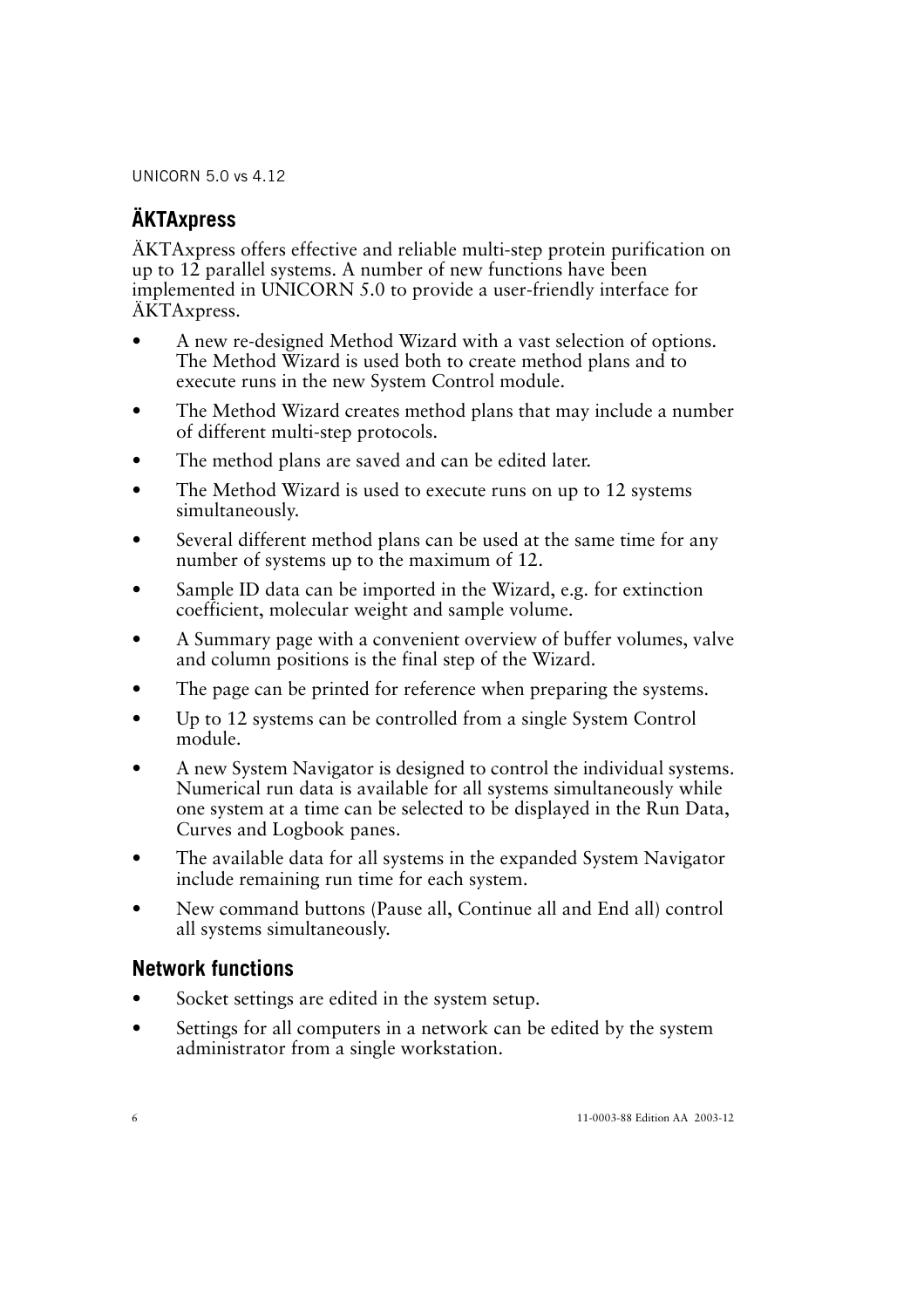# **OPC**

- Compliance tested for the OPC Data Access 2.05A specification.
- Compliance tested for the OPC Alarms & Events 1.1 specification.
- Supports the OPC Security 1.0 interface.
- Supports the Historical Data Access 1.1 specification.
- More functionality added to Data Access.

# **Control cards**

- UNICORN 5.0 supports CU-900 PCI and the new CU-950 unit. AT and ISA control cards are not supported.
- A new control unit, CU-950 is introduced:

CU-950 is available with two different connection options: CU-950 USB and CU-950 Advanced.

The CU-950 units can be installed without opening the controlling computer and operate with their own power supplies, independent of the controlling workstation.

The CU-950 USB is installed using a USB interface. Each workstation can use one CU-950 USB.

The CU-950 Advanced is connected to a network via an Ethernet interface and operates from a designated IP adress. Each workstation can control up to four CU-950 Advanced.

A flash memory card is included in the CU-950 Advanced enabling the unit to buffer run data in the event of a computer failure or broken communication between the unit and the work station.

The CU-950 control unit allows a laptop computer to be used as a controlling work station.

The CU-950 control units are designed to be backward compatible with CU-900 strategies.